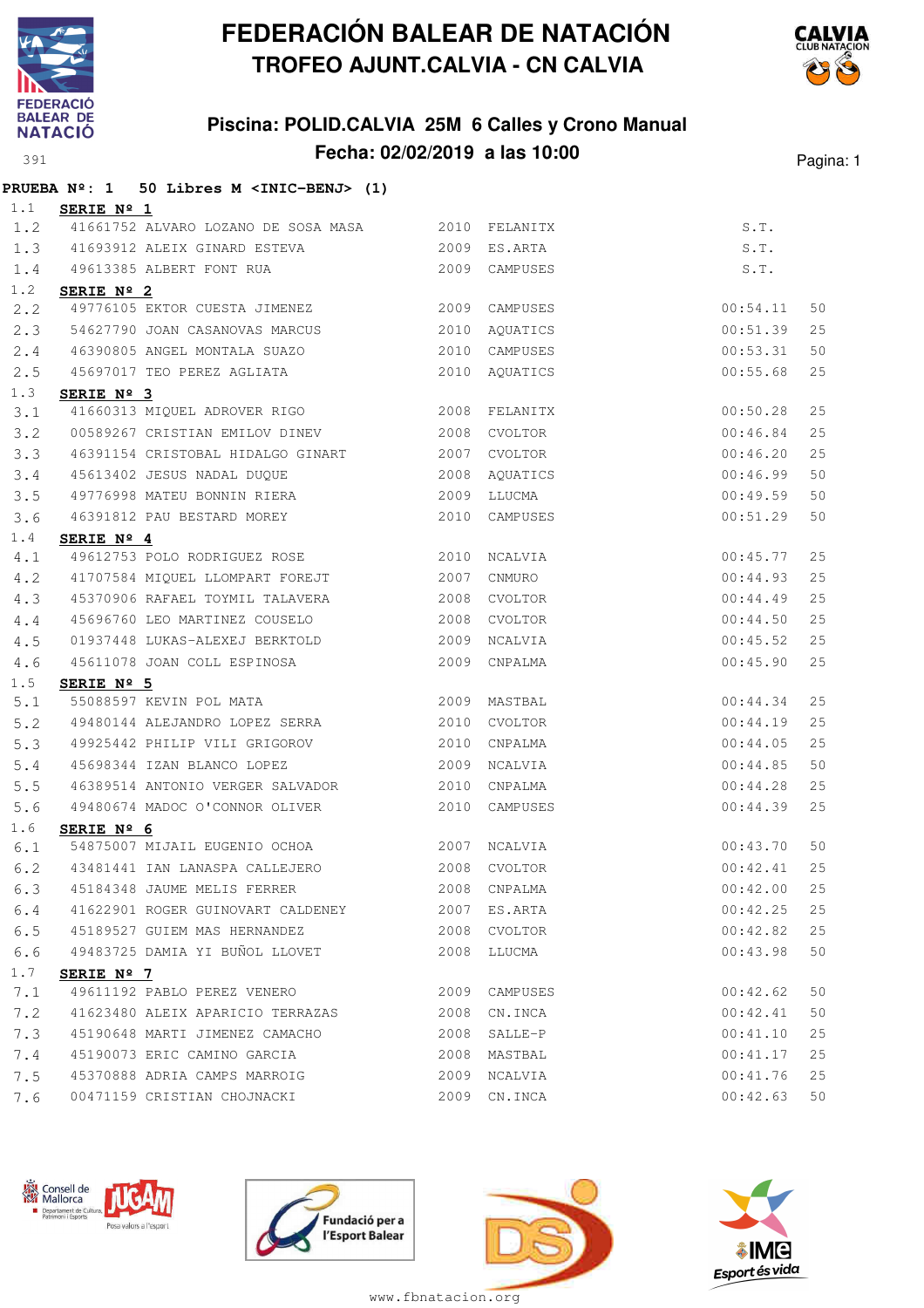

## **Piscina: POLID.CALVIA 25M 6 Calles y Crono Manual Fecha: 02/02/2019 a las 10:00** Pagina: 2



|      | PRUEBA Nº: 1 50 Libres M <inic-benj> (1)</inic-benj> |      |                |          |    |
|------|------------------------------------------------------|------|----------------|----------|----|
| 1.8  | SERIE Nº 8                                           |      |                |          |    |
| 8.1  | 41662088 JOEL REBASSA ORIOLA 2009 CN.INCA            |      |                | 00:41.40 | 50 |
| 8.2  | 45692293 ALEJANDRO RODRIGUEZ CABELLOS 2009           |      | CNPALMA        | 00:40.31 | 25 |
| 8.3  | 43474250 ADRIAN BAUZA CASTELLANO                     | 2007 | MASTBAL        | 00:40.07 | 25 |
| 8.4  | 45188868 ALVARO MADRID GUERRERO                      |      | 2008 NCALVIA   | 00:40.30 | 25 |
| 8.5  | 49864618 LUCA CAÑADILLAS SMOLOVA 2009                |      | CNPALMA        | 00:40.31 | 25 |
| 8.6  | 45189060 JORDI PEREZ GARCIA 2007                     |      | CAMPUSES       | 00:40.76 | 25 |
| 1.9  | SERIE Nº 9                                           |      |                |          |    |
| 9.1  | 45189993 MARC TORO GARCIA 2008                       |      | NCALVIA        | 00:39.87 | 25 |
| 9.2  | 45692114 NAOKI MONTORO ORIDE                         | 2009 | NCALVIA        | 00:40.43 | 50 |
| 9.3  | 54623911 MARC FERRER AGUILAR 2007                    |      | MASTBAL        | 00:40.15 | 50 |
| 9.4  | 43476720 JOAN NEILA ARANGUENA                        | 2007 | SALLE-P        | 00:39.67 | 25 |
| 9.5  | 41710180 SIMON MORRO KRUEGER 2009                    |      | CN.INCA        | 00:40.49 | 50 |
| 9.6  | 43476590 OLIVER TOLEDO PANIAGUA                      |      | 2007 MASTBAL   | 00:39.94 | 25 |
| 1.10 | SERIE Nº 10                                          |      |                |          |    |
| 10.1 | 49609504 VALENTIN DE TORO BUCETA 2008 MASTBAL        |      |                | 00:38.97 | 25 |
| 10.2 | 45693044 CLAUDIO ASCANIO SAIZ 2008                   |      | NCALVIA        | 00:38.72 | 25 |
| 10.3 | 00342128 NICOLAS HUTHER 2008                         |      | <b>CVOLTOR</b> | 00:38.62 | 25 |
| 10.4 | 41659730 TOLO HORRACH BONNIN                         | 2007 | CN.INCA        | 00:38.66 | 25 |
| 10.5 | 41664607 IVAN CASANOVAS ROCA 2009                    |      | <b>ILLES</b>   | 00:38.91 | 25 |
| 10.6 | 43477211 ALBERTO EGEA RUIZ                           | 2007 | SALLE-P        | 00:40.12 | 50 |
|      | 1.11 SERIE Nº 11                                     |      |                |          |    |
|      | 11.1 49609493 TOMAS RODRIGUEZ MENDEZ 2008 NCALVIA    |      |                | 00:38.28 | 25 |
|      | 11.2 45187468 AXEL JUAN HARO PEREZ                   | 2008 | CAMPUSES       | 00:38.14 | 25 |
| 11.3 | 49922759 JAVIER HERNANDEZ VILLAR 2007                |      | MASTBAL        | 00:37.74 | 25 |
| 11.4 | 49919636 MIQUEL DAVIU BALLESTER 2009                 |      | LLUCMA         | 00:38.59 | 50 |
| 11.5 | 49923209 GABRIEL SUÑER MANZANO                       | 2007 | SALLE-P        | 00:38.90 | 50 |
| 11.6 | 49609615 TOMAS COLOMINA SANCHEZ 2007                 |      | CNPALMA        | 00:38.34 | 25 |
|      | 1.12 SERIE Nº 12                                     |      |                |          |    |
| 12.1 | 41661630 JORDI COMAS ANDREO 2009                     |      | CN.INCA        | 00:37.52 | 25 |
|      | 12.2 45613692 JOAN BORDOY TASCON 2007                |      | <b>NCALVIA</b> | 00:37.12 | 25 |
| 12.3 | 45611301 JORGE NUÑEZ BALDOMIR                        | 2008 | ILLES          | 00:37.03 | 25 |
| 12.4 | 46397767 MARCOS SIQUIER RIPOLL                       | 2008 | CNPALMA        | 00:37.05 | 25 |
| 12.5 | 46395199 CARLOS BONET BONET                          | 2008 | NCALVIA        | 00:37.41 | 25 |
| 12.6 | 00721378 DENIZ RESHATOV RASHIDOV                     | 2008 | CVOLTOR        | 00:37.68 | 25 |
|      | 1.13 SERIE Nº 13                                     |      |                |          |    |
| 13.1 | 45696313 GERARD VALLESPIR TORAN                      | 2009 | CN.INCA        | 00:37.47 | 50 |
| 13.2 | 49609031 GABRIEL BARCELO CASTAÑER                    | 2008 | SALLE-P        | 00:36.05 | 25 |
| 13.3 | 45698049 XISCO QUINTANILLA GUTIERREZ                 | 2007 | ILLES          | 00:35.56 | 25 |
| 13.4 | 45697069 SERGIO BENNASSAR MARTIN                     | 2007 | CNPALMA        | 00:35.72 | 25 |
| 13.5 | 41707753 PEP MIQUEL BURGUERA VALENS                  | 2008 | FELANITX       | 00:36.13 | 25 |
| 13.6 | 45192768 MARC CASTRO ARQUES                          | 2007 | CAMPUSES       | 00:36.81 | 25 |







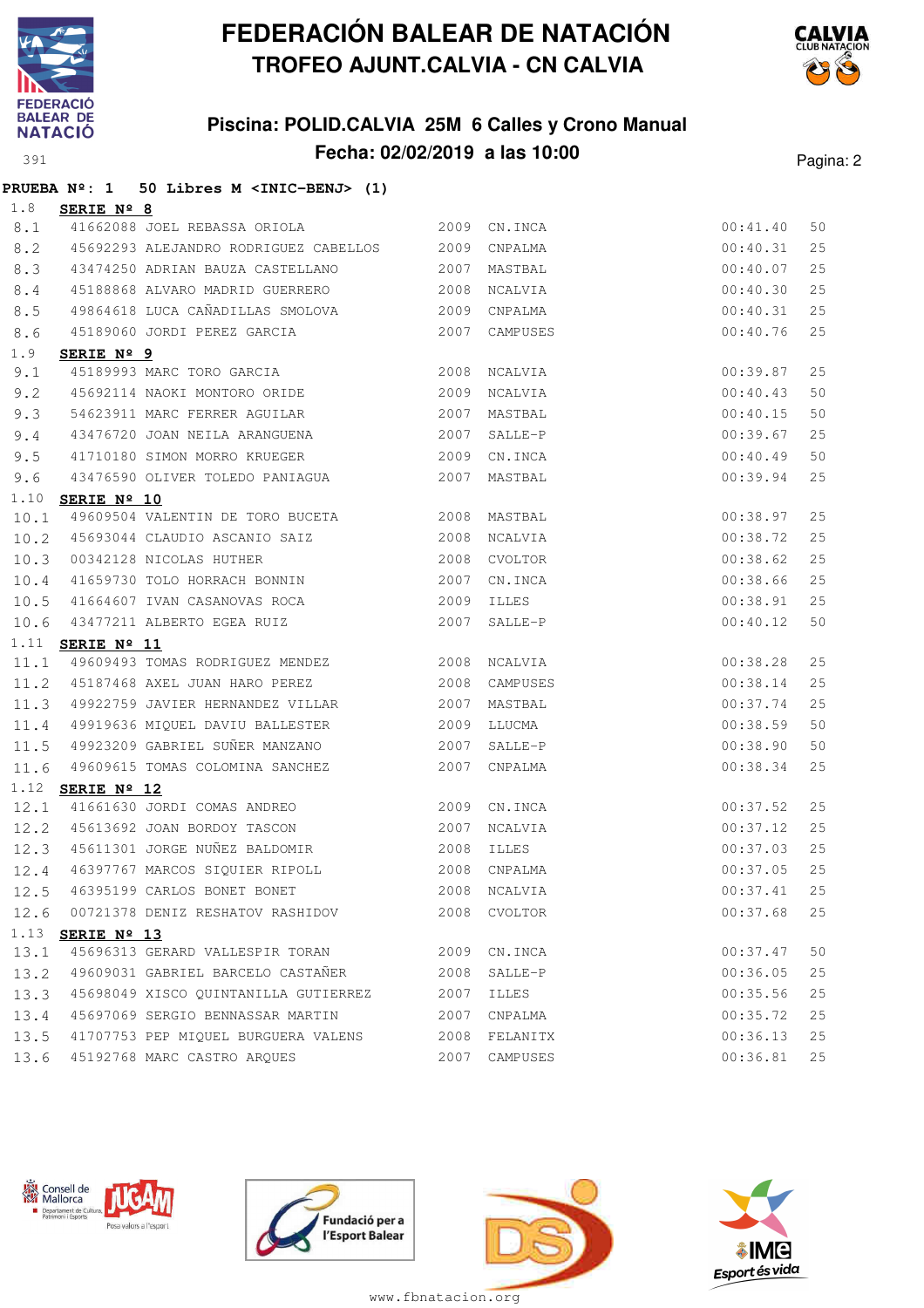

**PRUEBA Nº: 1 50 Libres M <INIC-BENJ> (1)**

# **FEDERACIÓN BALEAR DE NATACIÓN TROFEO AJUNT.CALVIA - CN CALVIA**

## **Piscina: POLID.CALVIA 25M 6 Calles y Crono Manual Fecha: 02/02/2019 a las 10:00** Pagina: 3



|             | 1.14 SERIE Nº 14                                                      |      |                           |                      |          |
|-------------|-----------------------------------------------------------------------|------|---------------------------|----------------------|----------|
| 14.1        | 45371479 MARC GAYA BISQUERRA 2008                                     |      | CN.INCA                   | 00:35.48             | 25       |
| 14.2        | 45193431 TRISTAN SANTOS VILLALONGA 2009                               |      | CNPALMA                   | 00:34.93             | 25       |
| 14.3        | 41663863 TOMEU BONET BONET                                            | 2007 | NCALVIA                   | 00:35.57             | 50       |
| 14.4        | 45371944 DANIEL TITOS IBAÑEZ                                          | 2008 | MASTBAL                   | 00:35.59             | 50       |
| 14.5        | 45185730 PAU VANRELL MENENDEZ 2007                                    |      | CNPALMA                   | 00:35.68             | 50       |
| 14.6        | 45372929 JOAN GOMEZ RIERA                                             | 2008 | MASTBAL                   | 00:35.50             | 25       |
|             | 1.15 SERIE Nº 15                                                      |      |                           |                      |          |
| 15.1        | 49773073 IÑIGO ROMERO AVILES 2008                                     |      | SALLE-P                   | 00:34.67             | 25       |
| 15.2        | 45696312 POL VALLESPIR TORAN                                          | 2007 | CN.INCA                   | 00:34.53             | 25       |
| 15.3        | 41663834 SERGI PORTER VICENS                                          | 2008 | SALLE-P                   | 00:34.93             | 50       |
| 15.4        | 45192573 NICOLAS BLAS STÜDE                                           | 2007 | CNPALMA                   | 00:34.46             | 25       |
| 15.5        | 45612991 MARCOS ERRALDE VIVES                                         | 2008 | CAMPUSES                  | 00:34.58             | 25       |
| 15.6        | 41661947 TOMEU JULIA MAIMO                                            | 2007 | FELANITX                  | 00:34.81             | 25       |
| 1.16        | SERIE Nº 16                                                           |      |                           |                      |          |
| 16.1        | 45188997 LLUC ZANIN BARCELO 2007                                      |      | NCALVIA                   | 00:34.00             | 50       |
| 16.2        | 45187628 XAVIER PUIG BLANCO 2007                                      |      | NCALVIA                   | 00:32.45             | 25       |
| 16.3        | 43470583 PAU REY GARCIA 2007                                          |      | NCALVIA                   | 00:31.12             | 50       |
| 16.4        | 45612058 PEDRO ARROM LLIZO 2007                                       |      | CN.INCA                   | 00:32.18             | 50       |
| 16.5        | 49770154 FCO. BORJA GARAU MORENO 2008                                 |      | CNPALMA                   | 00:32.58             | 25       |
| 16.6        | 45192656 GERARD DOMENECH DE LA IGLESIA 2007 CAMPUSES                  |      |                           | 00:34.68             | 50       |
|             |                                                                       |      |                           |                      |          |
|             | PRUEBA Nº: 2 50 Libres F <inic-benj> (25)</inic-benj>                 |      |                           |                      |          |
| $2 \cdot 1$ | SERIE Nº 17                                                           |      |                           |                      |          |
|             | 17.1 54870460 DELFINA MUCHICO DOTTORI 2009                            |      | CAMPUSES                  | S.T.                 |          |
| 17.2        | 45691718 MISHEL CALIVA MARTINEZ 2008                                  |      | CN.INCA                   | S.T.                 |          |
| 17.3        | 49770484 MARIOLA PEREZ CAMACHO                                        | 2008 | SALLE-P                   | S.T.                 |          |
| 17.4        | 41624851 MARTA RAMOS SALORT                                           | 2009 | BOCCHORIS                 | S.T.                 |          |
| 17.5        | 41662210 ARIADNA ROSSELLO BRUGAROLAS 2011                             |      | CNPALMA                   | S.T.                 |          |
| 17.6        | 20549798 ELSA MIJARES FONTCLARA 2009                                  |      | CN.INCA                   | S.T.                 |          |
| 2.2         | SERIE Nº 18                                                           |      |                           |                      |          |
| 18.1        | 41661081 NEUS MAS ALCON 2009 FELANITX                                 |      |                           | S.T.                 |          |
| 18.2        | 54628760 ANDREA NAOMY PAREJA BLASCO 2008 CN.INCA                      |      |                           | S.T.                 |          |
| 18.3        | 49608819 MARINA BOSCH VALERO 2011                                     |      | BOCCHORIS                 | 01:02.12             | 50       |
| 18.4        | 54628157 MANGAL DEL BARRIO GONZALEZ 2009 CAMPUSES                     |      |                           | S.T.                 |          |
| 18.5        | 41697917 MARTA GOMEZ RIERA                                            |      | 2011 MASTBAL              | S.T.                 |          |
|             | 18.6 49865110 CHIARA ALESSIA SCOPONI 2011 BOCCHORIS                   |      |                           | S.T.                 |          |
| 2.3         | SERIE Nº 19                                                           |      |                           |                      |          |
| 19.1        | 49607849 RUT MOLINA MOLL 2010 CNPALMA                                 |      |                           | 00:59.90             | 25       |
| 19.2        | 41657151 GEMMA GUINOVART CALDENTEY 2009                               |      | ES.ARTA                   | 00:58.19             | 25       |
| 19.3        | 49921504 MARINA COLL ROMAN                                            | 2010 | CN.INCA                   | 00:57.40             | 50       |
| 19.4        | 49609231 PAULA SERRANO IGLESIAS                                       | 2010 | CVOLTOR                   | 00:57.97             | 50       |
| 19.5        | 46391366 GLORIA VICENTE CRESPI<br>19.6 41713509 SUSANA ROSELL SANCHEZ | 2010 | AQUATICS<br>2011 AQUATICS | 00:59.09<br>01:01.17 | 25<br>25 |







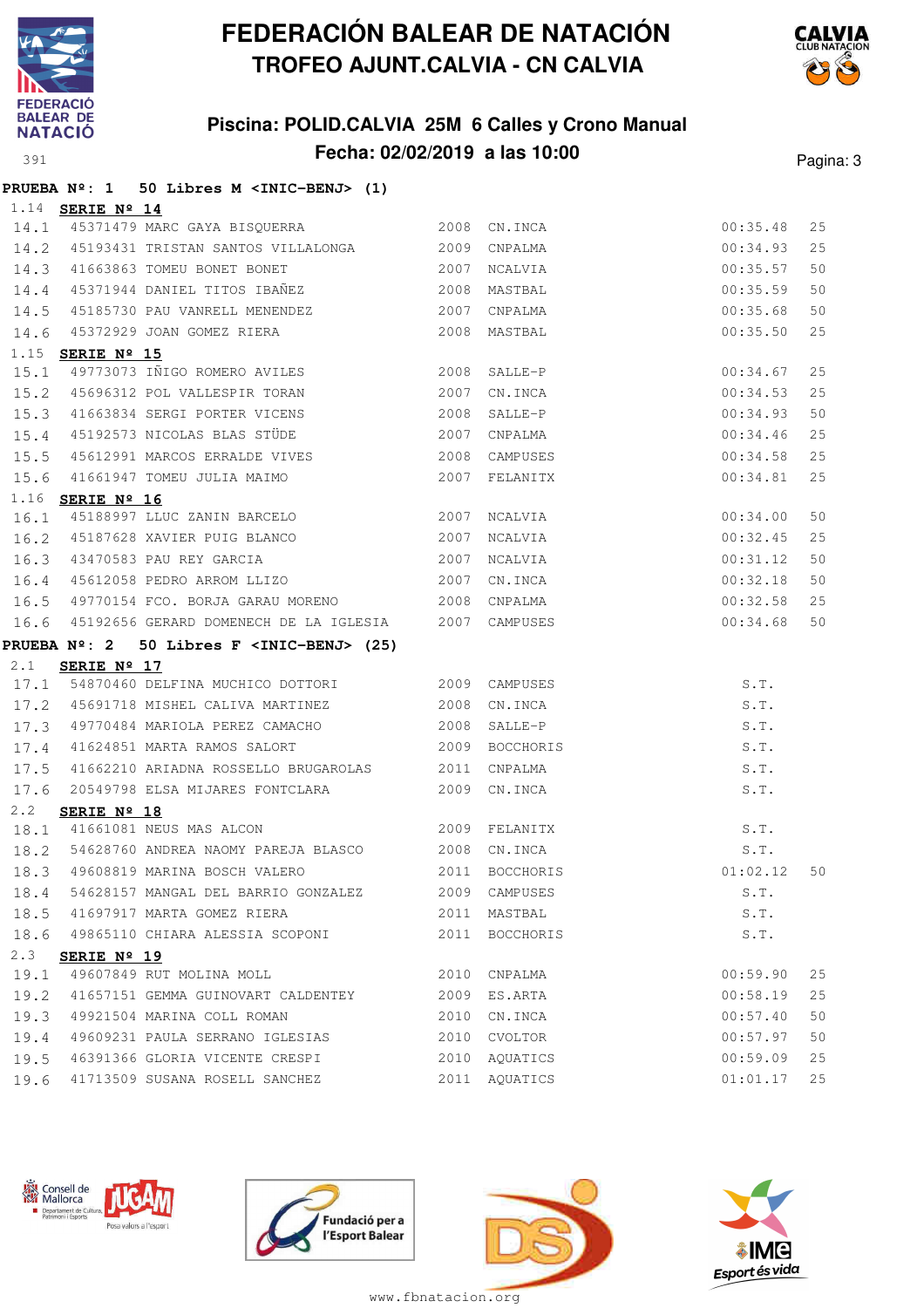

**AN** Consell de Departament de Cultura<br>Patrimoni i Esports

Posa valors a l'esp

# **FEDERACIÓN BALEAR DE NATACIÓN TROFEO AJUNT.CALVIA - CN CALVIA**

## **Piscina: POLID.CALVIA 25M 6 Calles y Crono Manual Fecha: 02/02/2019 a las 10:00** Pagina: 4



|      | PRUEBA Nº: 2 50 Libres F <inic-benj> (25)</inic-benj> |      |                |          |    |
|------|-------------------------------------------------------|------|----------------|----------|----|
| 2.4  | SERIE Nº 20                                           |      |                |          |    |
|      | 20.1 49605845 PAULA SILLERO FERNANDEZ 2010 CVOLTOR    |      |                | 00:54.62 | 25 |
|      | 20.2 49483716 NEUS MARTIN GINARD 2009 CVOLTOR         |      |                | 00:50.80 | 25 |
|      | 20.3 49481146 AINA BAUZA LLANA                        |      | 2010 FELANITX  | 00:50.90 | 50 |
|      | 20.4 03229184 EVA BENFENATI                           | 2011 | NCALVIA        | 00:50.92 | 50 |
| 20.5 | 49606564 MARTINA PETRUS VALERO                        |      | 2009 BOCCHORIS | 00:52.37 | 25 |
| 20.6 | 49868806 CECILIA NOCERAS SANCHEZ                      | 2010 | CN.INCA        | 00:56.61 | 25 |
| 2.5  | SERIE $N^{\circ}$ 21                                  |      |                |          |    |
| 21.1 | 46390955 MARTINA SERRA MARTINEZ 2009 SALLE-P          |      |                | 00:50.34 | 25 |
|      | 21.2 49609518 MARIA VERGER SALVADOR                   | 2011 | CNPALMA        | 00:48.72 | 25 |
| 21.3 | 49771294 LAURA GIMENEZ GOMEZ                          | 2010 | CNPALMA        | 00:48.37 | 25 |
| 21.4 | 49605987 MELANIA ROMERO PONCE                         |      | 2009 NCALVIA   | 00:48.59 | 25 |
| 21.5 | 03764793 LIUDMILA LABUTINA                            |      | 2010 FELANITX  | 00:50.03 | 25 |
|      | 21.6 46392562 CARLA DURAN FERRER                      |      | 2010 AQUATICS  | 00:50.35 | 25 |
| 2.6  | SERIE Nº 22                                           |      |                |          |    |
| 22.1 | 45614939 MARIA ANTONIA FEMENIA CRESPI 2008 SALLE-P    |      |                | 00:48.03 | 25 |
|      | 22.2 45187652 NATIVIDAD GRIMALT LOPEZ 2008            |      | NCALVIA        | 00:48.18 | 50 |
| 22.3 | 41660749 GRACIA HEVIA PANDO                           | 2010 | FELANITX       | 00:47.25 | 50 |
| 22.4 | 45693422 PALOMA LINARES CORNEJO                       | 2009 | MASTBAL        | 00:47.71 | 50 |
| 22.5 | 54622923 VIVIANA BLAS STÜDE 2011                      |      | CNPALMA        | 00:47.80 | 25 |
| 22.6 | 49770483 SILVIA PEREZ CAMACHO                         |      | 2008 SALLE-P   | 00:48.25 | 25 |
| 2.7  | SERIE Nº 23                                           |      |                |          |    |
|      | 23.1 49612169 JULIA POCOVI FONTIRROIG 2011 CNPALMA    |      |                | 00:46.03 | 25 |
|      | 23.2 03794472 SOPHIA TAYLOR BROWN                     |      | 2009 NCALVIA   | 00:45.74 | 50 |
| 23.3 | 41707509 JULIA SERRA ALBERTI                          | 2008 | BOCCHORIS      | 00:45.06 | 25 |
| 23.4 | 46392198 MARIA FRANCESCA SUÑER AMENGUAL 2009          |      | ILLES          | 00:45.18 | 25 |
| 23.5 | 01114907 PEYTON BELLA BRANNAN JOHNSON 2009            |      | NCALVIA        | 00:45.88 | 50 |
| 23.6 | 49928607 ELENA AMOR BAUZA                             |      | 2009 LLUCMA    | 00:46.99 | 50 |
| 2.8  | SERIE Nº 24                                           |      |                |          |    |
| 24.1 | 41691791 CRISTINA MIQUEL FULLANA 2009 ES.ARTA         |      |                | 00:44.84 | 50 |
|      | 24.2 45189182 LUNA SANCHEZ DIAZ                       | 2008 | SALLE-P        | 00:44.09 | 25 |
|      | 24.3 46388016 CARME THOMAS TABERNER 2008              |      | CNPALMA        | 00:43.24 | 25 |
| 24.4 | 46391865 VERONICA GARRIDO MORENO                      |      | 2009 CNPALMA   | 00:43.87 | 25 |
| 24.5 | 41659846 MARIA CIRER CABOT                            | 2009 | CNPALMA        | 00:44.21 | 25 |
| 24.6 | 49610886 AZAHARA LLOMPART PORTAS                      | 2010 | CNPALMA        | 00:44.85 | 25 |
| 2.9  | SERIE Nº 25                                           |      |                |          |    |
| 25.1 | 41621291 ABRIL TOLEDO MONTAÑES                        | 2008 | FELANITX       | 00:43.16 | 50 |
| 25.2 | 41693712 ESPERANÇA NADAL NICOLAU                      | 2008 | ES.ARTA        | 00:43.16 | 50 |
| 25.3 | 49926638 ANA MARIA RODRIGUEZ HIDALGO                  |      | 2008 CVOLTOR   | 00:42.37 | 25 |







www.fbnatacion.org

25.4 46394224 IRENE TOMAS TOMAS 2010 CAMPUSES 00:43.07 50 25.5 49771820 CARMEN ESTARELLAS MALBERTI 2008 SALLE-P 00:42.76 25 25.6 46388439 AIXA RIBAS FERRIOL 2009 SALLE-P 00:42.97 25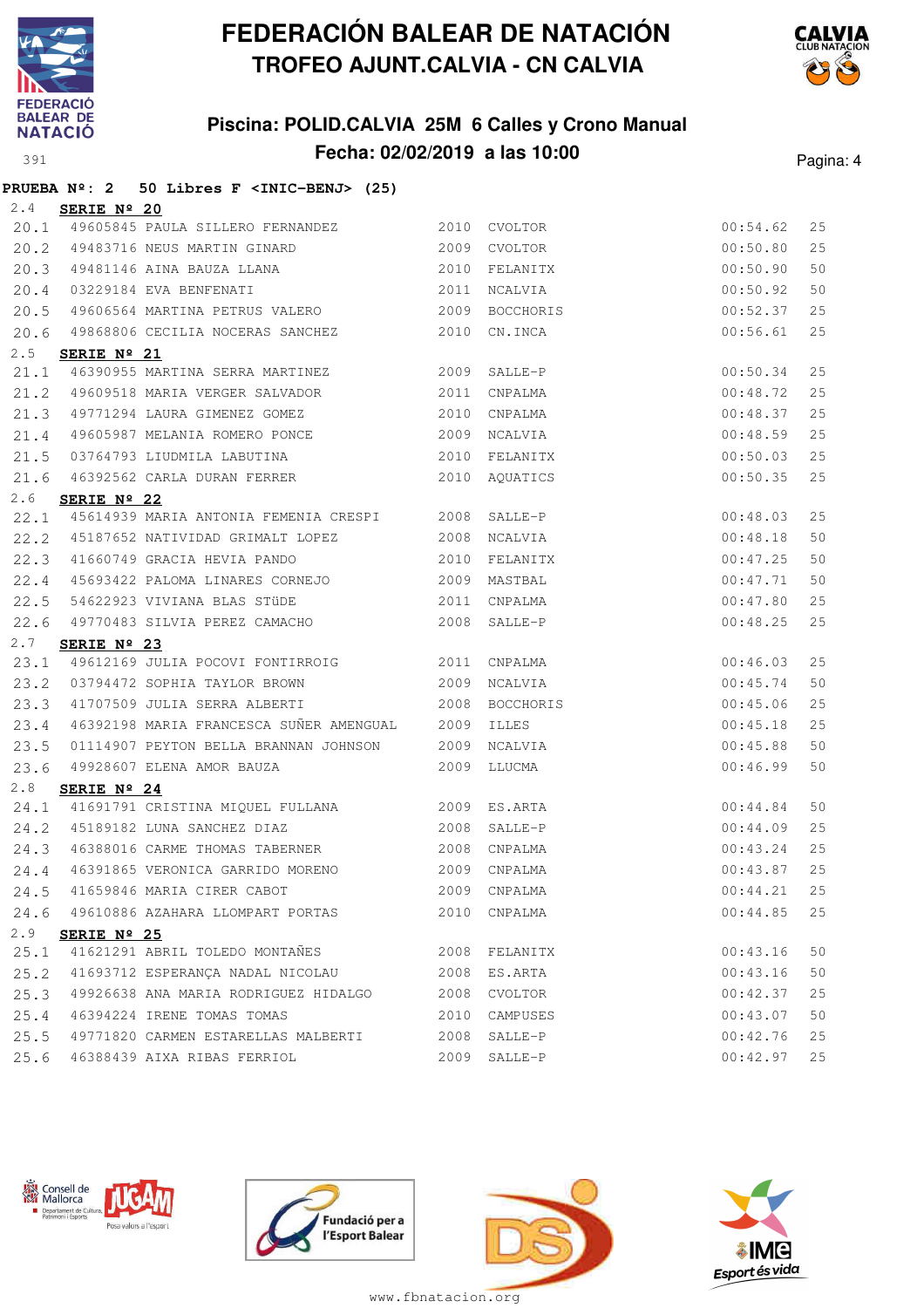

**PRUEBA Nº: 2 50 Libres F <INIC-BENJ> (25)**

# **FEDERACIÓN BALEAR DE NATACIÓN TROFEO AJUNT.CALVIA - CN CALVIA**

## **Piscina: POLID.CALVIA 25M 6 Calles y Crono Manual Fecha: 02/02/2019 a las 10:00** Pagina: 5



|              | 2.10 SERIE Nº 26 |                                                                      |      |              |                      |    |
|--------------|------------------|----------------------------------------------------------------------|------|--------------|----------------------|----|
| 26.1         |                  | 45371014 CLARA SERRA SUREDA 2008 LLUCMA                              |      |              | 00:42.19             | 50 |
| 26.2         |                  | 52033227 Mª ANGELES BALAGUER PUJOL 2009 CNPALMA                      |      |              | 00:41.69             | 50 |
| 26.3         |                  | 49608206 PAULA OLIVARES TORRICO 6 2009 LLUCMA                        |      |              | 00:41.17             | 50 |
| 26.4         |                  | 45372103 AMELIE MONIER PIÑOL                                         |      | 2009 CNPALMA | 00:41.68             | 50 |
| 26.5         |                  | 52032943 CARME PERICAS FONT 2009                                     |      | CAMPUSES     | 00:42.06             | 50 |
| 26.6         |                  | 45613777 NEUS GREGORIO RIERA 2009                                    |      | CVOLTOR      | 00:42.50             | 50 |
|              | 2.11 SERIE Nº 27 |                                                                      |      |              |                      |    |
| 27.1         |                  | 45697729 PAULA MELIS FERRER 2009 CNPALMA                             |      |              | 00:40.40             | 25 |
| 27.2         |                  | 45614994 AINA ABAD NUÑEZ 2008                                        |      | CNPALMA      | 00:40.29             | 25 |
| 27.3         |                  | 49480545 SANDRA MARTIN FRAILE 2009                                   |      | CNPALMA      | 00:39.40             | 25 |
| 27.4         |                  | 49920386 JULIA ARROM VILLALONGA 2009                                 |      | CVOLTOR      | 00:39.75             | 25 |
| 27.5         |                  | 46395107 SOFIA LOPEZ GUILLEN                                         |      | 2009 CN.INCA | 00:40.34             | 25 |
| 27.6         |                  | 49484379 LLUCIA AVELLA FONTCUBERTA 2009                              |      | ILLES        | 00:40.43             | 25 |
| 2.12         | SERIE Nº 28      |                                                                      |      |              |                      |    |
| 28.1         |                  | 46390465 BLANCA JAUME BRAVO 2008                                     |      | MASTBAL      | 00:39.23             | 25 |
| 28.2         |                  | 46394475 LAURA CASTAÑER NOGUERA 2009                                 |      | CVOLTOR      | 00:39.04             | 50 |
| 28.3         |                  | 49928381 LUCIA SANTHA FERENCZI                                       | 2009 | SALLE-P      | 00:38.60             | 50 |
| 28.4         |                  | 45185139 LUCIA FUSTER BAENA (2008)<br>41692086 LAIA REUS SANS (2009) |      | CNPALMA      | 00:38.49             | 25 |
| 28.5         |                  |                                                                      |      | CN.INCA      | 00:39.18             | 25 |
| 28.6         |                  | 08424482 SIENNA STEINFELDT 2009 CAMPUSES                             |      |              | 00:39.74             | 50 |
|              |                  |                                                                      |      |              |                      |    |
|              | 2.13 SERIE Nº 29 |                                                                      |      |              |                      |    |
| 29.1         |                  | 41662209 CELIA ROSSELLO BRUGAROLAS 2008 CNPALMA                      |      |              | 00:38.32             | 50 |
| 29.2         |                  | 49770993 ERIKA BAYON BUENO 2008                                      |      | CVOLTOR      | 00:37.30             | 25 |
| 29.3         |                  | 45193097 JOANA MARIA SIERRA RIERA 2008                               |      | CAMPUSES     | 00:37.63             | 50 |
| 29.4         |                  | 45691319 BEATRIZ GIJON CASTRO 2009                                   |      | SALLE-P      | 00:37.63             | 50 |
| 29.5         |                  | 49774243 AMALIA COLL COMPANY                                         | 2009 | CNPALMA      | 00:37.95             | 50 |
| 29.6         |                  | 46392188 NEREA CASTILLO LOPEZ 2008 NCALVIA                           |      |              | 00:38.12             | 25 |
| 2.14         | SERIE Nº 30      |                                                                      |      |              |                      |    |
| 30.1         |                  | 43481556 AINA TOMAS TOMAS 2008                                       |      | CAMPUSES     | 00:36.92             | 25 |
| 30.2         |                  | 46393247 OLIMPIA BESALDUCH ALVAREZ 2010                              |      | CNPALMA      | 00:36.78             | 25 |
| 30.3         |                  | 46394334 LAURA VILAFRANCA MOYA                                       |      | 2009 NCALVIA | 00:36.49             | 25 |
| 30.4         |                  | 49614755 NEUS MARCO ESCRIBANO 2009                                   |      | SALLE-P      | 00:37.01             | 50 |
| 30.5         |                  | 45372330 EMILIE SANCHEZ BUJOSA 2009 CNPALMA                          |      |              | 00:36.86             | 25 |
|              |                  | 30.6 45370786 LUCIA ROSER DE HOYOS 2008 CAMPUSES                     |      |              | 00:37.61             | 50 |
|              | 2.15 SERIE Nº 31 |                                                                      |      |              |                      |    |
| 31.1         |                  | 04346877 ELLA VERMEER                                                |      | 2008 NCALVIA | 00:36.59             | 50 |
| 31.2         |                  | 45193826 Mª VICTORIA CAÑADILLAS SMOLOVA 2008 CNPALMA                 |      |              | 00:35.18             | 25 |
| 31.3         |                  | 49866753 ERIKA VERA CAPELLA                                          |      | 2008 NCALVIA | 00:33.67             | 25 |
| 31.4         |                  | 45371945 LAURA TITOS IBAÑEZ                                          | 2008 | MASTBAL      | 00:35.47             | 50 |
| 31.5<br>31.6 |                  | 45184949 CLAUDIA FRANCO ROSSELLO<br>45614991 ELISABETH ABAD NUÑEZ    |      | 2008 CNPALMA | 00:36.46<br>00:36.28 | 50 |







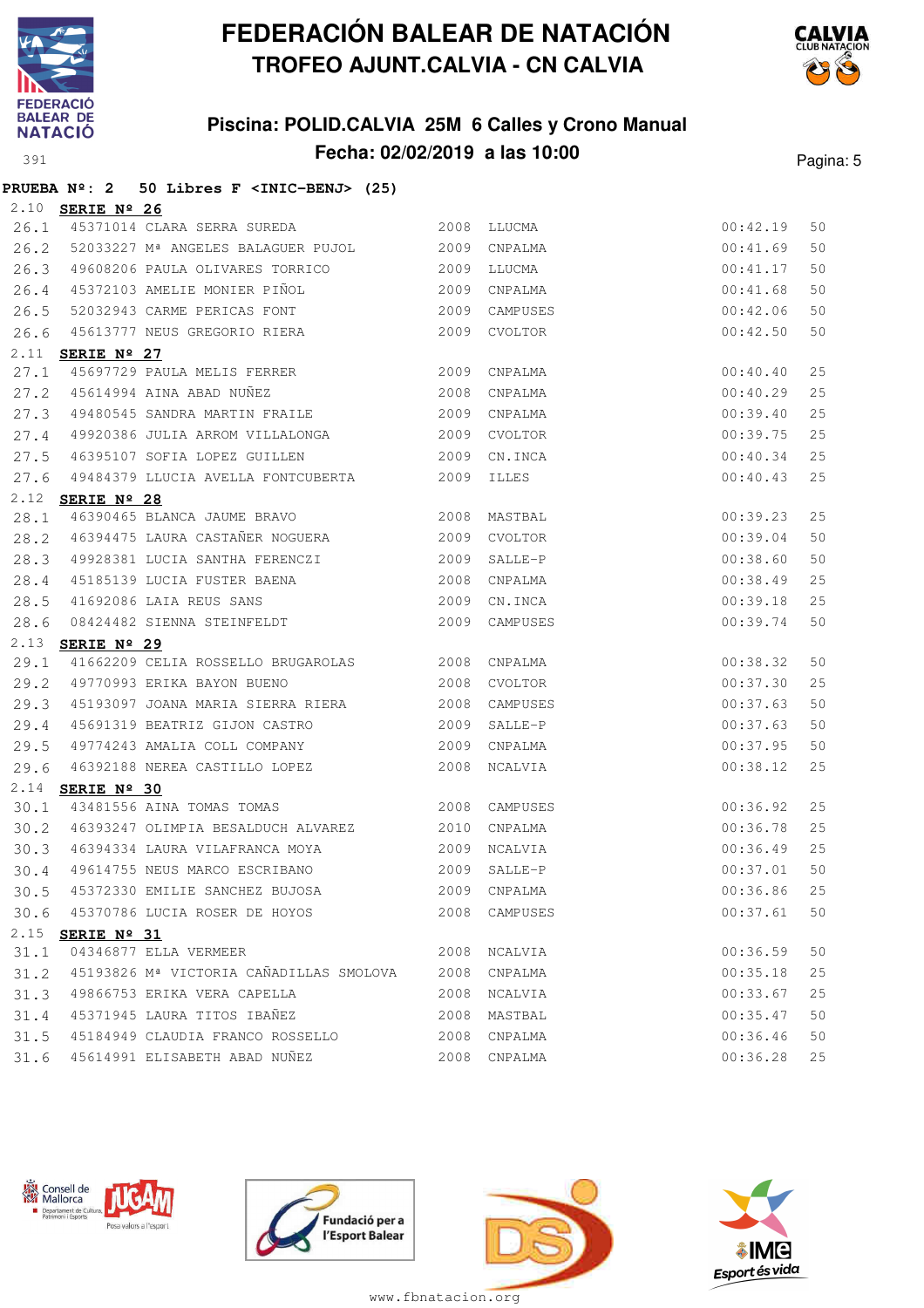

## **Piscina: POLID.CALVIA 25M 6 Calles y Crono Manual Fecha: 02/02/2019 a las 10:00** Pagina: 6



|      | <b>PRUEBA Nº: 3</b> | 4x50 Libres X <inic-benj> (21)</inic-benj> |      |              |           |          |    |
|------|---------------------|--------------------------------------------|------|--------------|-----------|----------|----|
| 3.1  | SERIE Nº 32         |                                            |      |              |           |          |    |
| 32.2 | 01378               | FELANITX INIC-BENJ                         |      | FELANITX     | INIC-BENJ | S.T.     |    |
| 32.3 | 00877               | CVOLTOR INIC-BENJ                          |      | CVOLTOR      | INIC-BENJ | S.T.     |    |
| 32.4 | 00883               | NCALVIA INIC-BENJ                          |      | NCALVIA      | INIC-BENJ | S.T.     |    |
| 32.5 | 00761               | MASTBAL INIC-BENJ <a></a>                  |      | MASTBAL      | INIC-BENJ | S.T.     |    |
| 3.2  | SERIE Nº 33         |                                            |      |              |           |          |    |
| 33.1 | 01607               | AQUATICS INIC-BENJ                         |      | AQUATICS     | INIC-BENJ | S.T.     |    |
| 33.2 | 00848               | SALLE-P INIC-BENJ                          |      | SALLE-P      | INIC-BENJ | S.T.     |    |
| 33.3 | 01268               | CAMPUSES INIC-BENJ                         |      | CAMPUSES     | INIC-BENJ | S.T.     |    |
| 33.4 | 00056               | CNPALMA INIC-BENJ                          |      | CNPALMA      | INIC-BENJ | S.T.     |    |
| 33.5 | 01243               | CN.INCA INIC-BENJ                          |      | CN.INCA      | INIC-BENJ | S.T.     |    |
|      | <b>PRUEBA Nº: 4</b> | 50 Libres $M < 06$ y ant.> (1)             |      |              |           |          |    |
| 4.1  | SERIE Nº 34         |                                            |      |              |           |          |    |
|      |                     | 34.1 49605681 VALENTIN ASERMOZ HERRERA     |      | 2005 CVOLTOR |           | S.T.     |    |
|      |                     | 34.2 45696625 IKER MARTINEZ CONSUEGRA      | 2006 | CVOLTOR      |           | 00:39.18 | 25 |
| 34.3 |                     | 41623479 ANDREU APARICIO TERRAZAS          | 2006 | CN.INCA      |           | 00:39.21 | 50 |
| 34.4 |                     | 43476877 VICTOR CASTAÑER HERNANDEZ         | 2006 | CNPALMA      |           | 00:39.12 | 25 |
| 34.5 |                     | 49480919 RAUL MESQUIDA DIAZ                |      | 2006 LLUCMA  |           | 00:41.40 | 50 |
| 4.2  | SERIE Nº 35         |                                            |      |              |           |          |    |
| 35.1 |                     | 45696624 YAGO MARTINEZ CONSUEGRA           |      | 2006 CVOLTOR |           | 00:38.70 | 50 |
| 35.2 |                     | 46392125 TOMAS MAJARON CACITTI             | 2006 | NCALVIA      |           | 00:37.52 | 50 |
| 35.3 |                     | 49609494 JOAQUIN RODRIGUEZ MENDEZ          | 2006 | NCALVIA      |           | 00:37.34 | 50 |
| 35.4 |                     | 43463842 ALVARO GARCIA BAZAN               |      | 2006 CNPALMA |           | 00:37.49 | 50 |
| 35.5 |                     | 43459771 PEDRO JUAN PINO GARCIA            | 2006 | MASTBAL      |           | 00:36.90 | 25 |
| 35.6 |                     | 45185607 LLUIS VICENS BUJOSA               | 2005 | CNPALMA      |           | 00:38.44 | 25 |
| 4.3  | SERIE Nº 36         |                                            |      |              |           |          |    |
| 36.1 |                     | 43231515 ALEJANDRO SOCIAS SASTRE           |      | 2004 NCALVIA |           | 00:36.09 | 25 |
| 36.2 |                     | 45610144 JOAN MIQUEL NIETO CALDENTEY       | 2006 | CNPALMA      |           | 00:36.35 | 50 |
| 36.3 |                     | 43226770 DYLAN RUIZ BIOJO                  | 2005 | SALLE-P      |           | 00:35.08 | 25 |
| 36.4 |                     | 49779754 JAIME RAMIS MEDINA                | 2006 | LLUCMA       |           | 00:35.38 | 25 |
| 36.5 |                     | 49608204 RUBEN OLIVARES TORRICO            | 2006 | LLUCMA       |           | 00:36.57 | 50 |
| 36.6 |                     | 43233208 HECTOR GAMEZ ALVAREZ              | 2006 | NCALVIA      |           | 00:36.62 | 25 |
| 4.4  | SERIE Nº 37         |                                            |      |              |           |          |    |
| 37.1 |                     | 43461584 PAU SOCIAS ROIG                   | 2006 | CVOLTOR      |           | 00:35.31 | 50 |
| 37.2 |                     | 43230160 DAVID GIMENEZ GUTIERREZ           | 2003 | AQUATICS     |           | 00:34.20 | 25 |
| 37.3 |                     | 43228993 MAXIMO GOMEZ PECHENKIN            | 2005 | SALLE-P      |           | 00:34.15 | 25 |
| 37.4 |                     | 49483562 ALEX JOAN ROMERO LLUCH            | 2006 | CNPALMA      |           | 00:34.89 | 50 |
| 37.5 |                     | 43463781 NICOLAS PEREZ SERRANO PELLON      | 2004 | SALLE-P      |           | 00:34.46 | 25 |
| 37.6 |                     | 45611299 JUAN MANUEL NUÑEZ BALDOMIR        | 2005 | ILLES        |           | 00:34.97 | 25 |







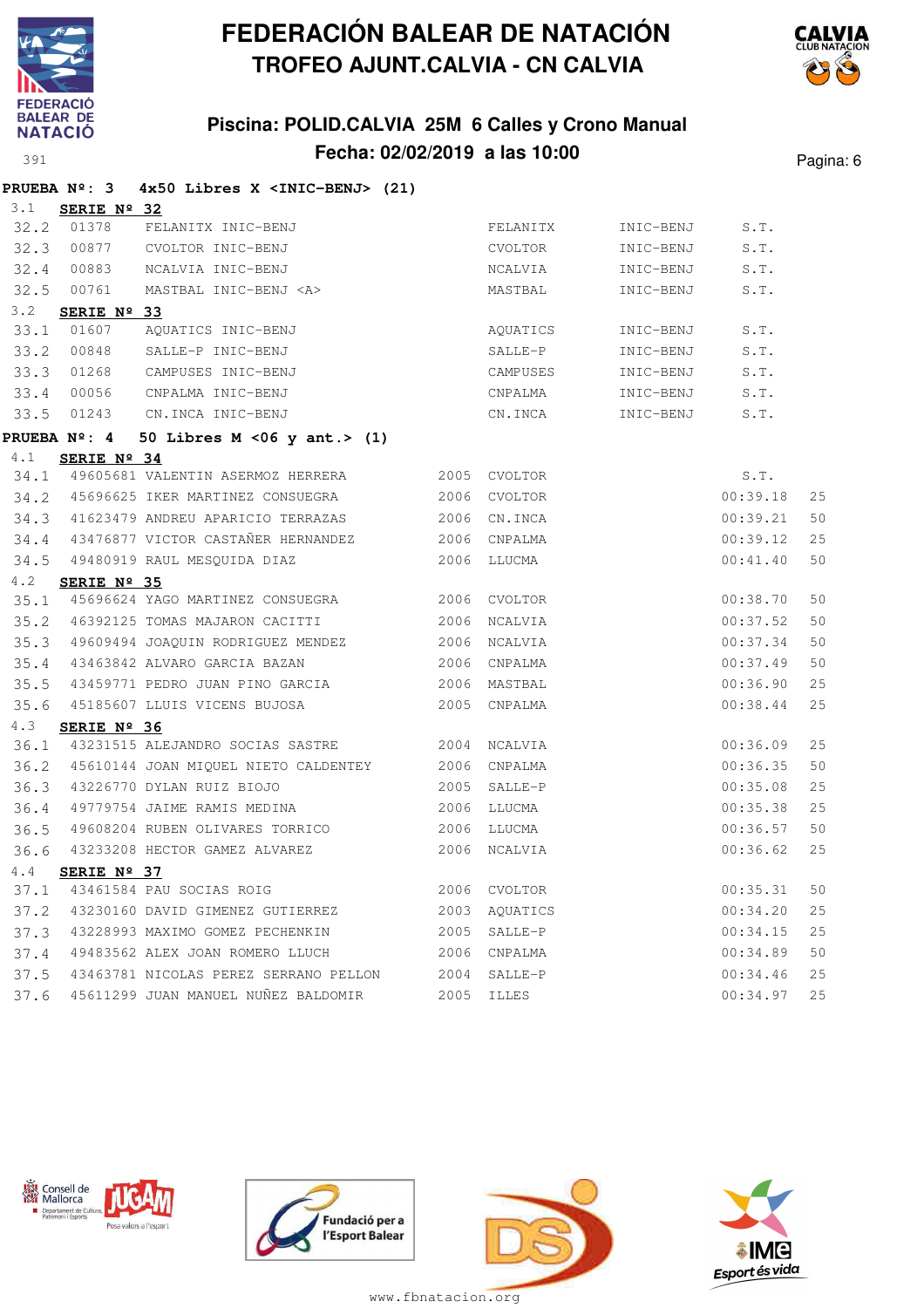

### **Piscina: POLID.CALVIA 25M 6 Calles y Crono Manual Fecha: 02/02/2019 a las 10:00** Pagina: 7



|      | PRUEBA $N^2$ : 4 50 Libres M < 06 y ant. > (1)      |      |              |          |    |
|------|-----------------------------------------------------|------|--------------|----------|----|
| 4.5  | SERIE Nº 38                                         |      |              |          |    |
|      | 38.1 45184835 TONI BERGAS COMAS 2005 SALLE-P        |      |              | 00:33.65 | 25 |
|      | 38.2 43466210 MARCOS RUIZ MARTIN 2005               |      | CVOLTOR      | 00:32.84 | 25 |
|      | 38.3 43224511 GONZALO TORRES PUERTAS 2004           |      | SALLE-P      | 00:32.37 | 25 |
| 38.4 | 43227645 DANIEL LLOMPART BARRERA 2005 SALLE-P       |      |              | 00:32.71 | 25 |
| 38.5 | 43211875 DENIS JOEL CHIRIBOGA PILCO 2004            |      | MASTBAL      | 00:34.24 | 50 |
| 38.6 | 45693426 TONI OLIVER ARDERIU 2006                   |      | CNPALMA      | 00:33.85 | 25 |
| 4.6  | SERIE Nº 39                                         |      |              |          |    |
| 39.1 | 45693046 CIRO ASCANIO SAIZ 2006                     |      | NCALVIA      | 00:32.73 | 50 |
|      | 39.2 41663833 ALBERT PORTER VICENS                  | 2005 | SALLE-P      | 00:31.95 | 25 |
| 39.3 | 43466668 JAIME FLORIT CASTILLO 2005                 |      | CVOLTOR      | 00:31.78 | 25 |
| 39.4 | 43473756 ADRIA FERRER GARCIA 2005                   |      | CN.INCA      | 00:31.81 | 25 |
|      | 39.5 43228837 PAU RUDOPH MASSANET 2005              |      | CVOLTOR      | 00:32.02 | 25 |
| 39.6 | 41620798 CRISTOFOL VIVES MOREY                      | 2004 | CNMURO       | 00:32.73 | 50 |
| 4.7  | SERIE Nº 40                                         |      |              |          |    |
| 40.1 | 43218723 JORDI MAYOL SERRA 2004 SALLE-P             |      |              | 00:31.46 | 25 |
|      | 40.2 45697045 MARTIN VILI GRIGOROV 2005             |      | CNPALMA      | 00:31.95 | 50 |
| 40.3 | 45188423 ALBERT FONTIRROIG JUAN 2005                |      | CVOLTOR      | 00:31.21 | 25 |
| 40.4 | 02069170 KEVIN NICOLAS RADU                         | 2006 | CNPALMA      | 00:31.24 | 25 |
| 40.5 | 45191829 LUCAS PEREIRA RIBES 2002                   |      | AQUATICS     | 00:32.11 | 50 |
| 40.6 | 43473472 ADAN ROMERO PONCE 2004                     |      | NCALVIA      | 00:31.49 | 25 |
| 4.8  | SERIE Nº 41                                         |      |              |          |    |
|      | 41.1 43477418 SERGI QUETGLAS ESCRIBANO 2003 SALLE-P |      |              | 00:31.06 | 25 |
|      | 41.2 45187470 URIEL HARO PEREZ                      | 2005 | CAMPUSES     | 00:30.92 | 25 |
| 41.3 | 45191890 GABRIEL REUS MEDIALDEA 2004                |      | LLUCMA       | 00:31.60 | 50 |
| 41.4 | 46392195 MIGUEL ANGEL SUÑER AMENGUAL 2006           |      | ILLES        | 00:31.62 | 50 |
| 41.5 | 45696311 JAUME VALLESPIR TORAN                      | 2006 | CN.INCA      | 00:31.70 | 50 |
| 41.6 | 45691572 ANDREAS CARRASCAL GUILCHENKO 2006          |      | CNPALMA      | 00:31.85 | 50 |
| 4.9  | SERIE $N^{\circ}$ 42                                |      |              |          |    |
|      | 42.1 49607808 MIQUEL RIBOT MORELL 2005              |      | NCALVIA      | 00:31.48 | 50 |
|      | 42.2 43463962 HUGO GUERRERO LOPEZ 2005              |      | SALLE-P      | 00:30.31 | 25 |
|      | 42.3 43225567 VICTOR GATTI TASCON                   |      | 2005 NCALVIA | 00:30.13 | 25 |
| 42.4 | 41621312 MIQUEL CAPO MARQUEZ                        | 2004 | CNMURO       | 00:30.92 | 50 |
| 42.5 | 43462984 JAIME ALEMANY CODINA                       | 2004 | SALLE-P      | 00:30.53 | 25 |
| 42.6 | 45614938 GUILLEM FEMENIA CRESPI                     | 2005 | SALLE-P      | 00:30.78 | 25 |
|      | 4.10 SERIE Nº 43                                    |      |              |          |    |
| 43.1 | 41664005 JUAN GARCIA VIVES                          | 2006 | SALLE-P      | 00:29.98 | 25 |
| 43.2 | 43471880 JORDI CINTA PEREZ                          | 2005 | CN.INCA      | 00:29.69 | 25 |
| 43.3 | 78222156 PERE ANTONI GOST POU                       | 2004 | CNMURO       | 00:30.24 | 50 |
| 43.4 | 41661511 JOAN MIQUEL SABATER JOFRE                  | 2001 | CN.INCA      | 00:29.62 | 25 |
| 43.5 | 49605011 ANTONI CIFRE FERRAGUT                      | 2002 | LLUCMA       | 00:29.83 | 25 |
| 43.6 | 43220670 MARC FLORES MASSOT                         |      | 2005 SALLE-P | 00:30.74 | 50 |







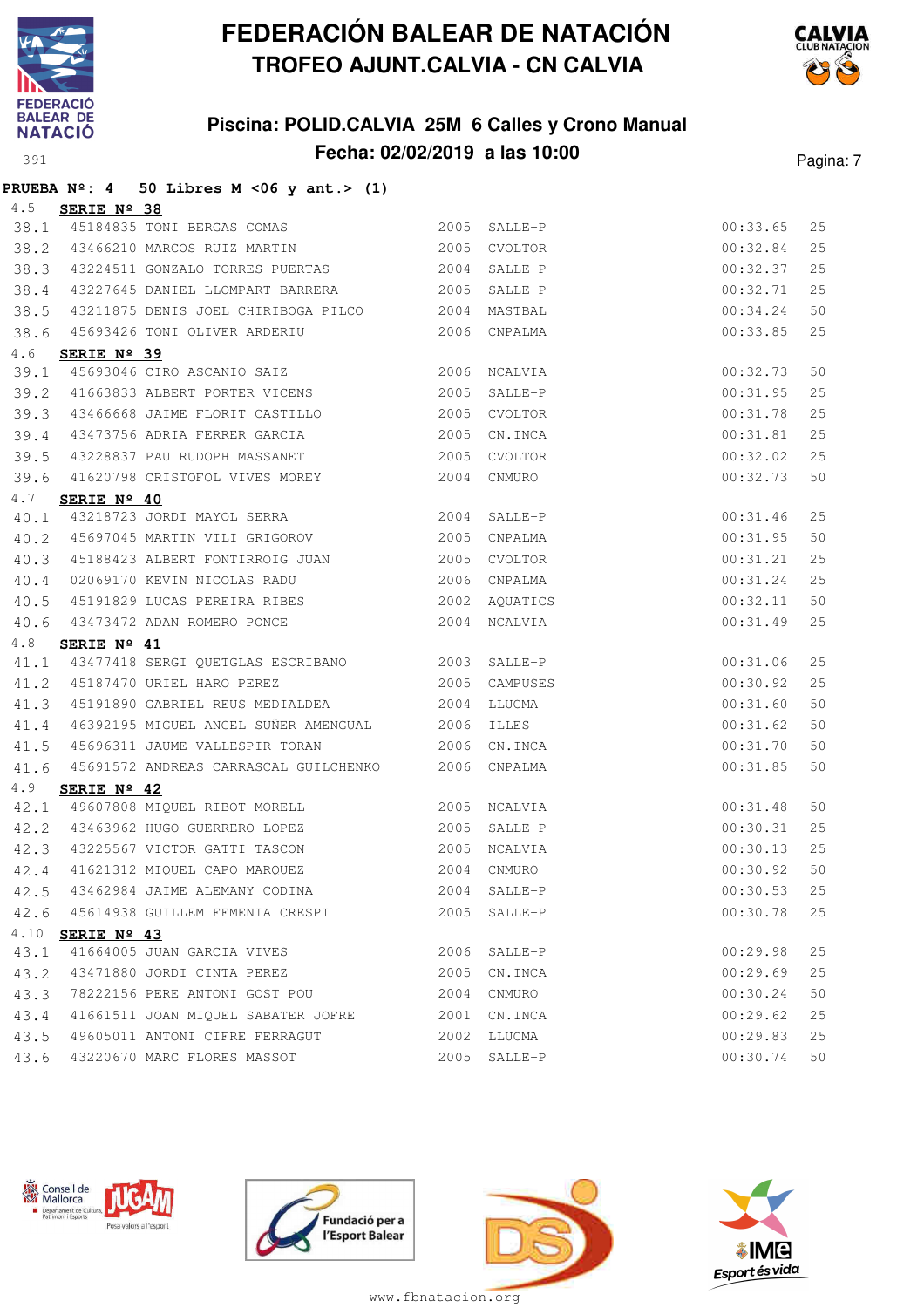

## **Piscina: POLID.CALVIA 25M 6 Calles y Crono Manual Fecha: 02/02/2019 a las 10:00** Pagina: 8



#### **PRUEBA Nº: 4 50 Libres M <06 y ant.> (1)**

|      | 4.11 SERIE Nº 44        |                                                                                           |      |               |               |    |
|------|-------------------------|-------------------------------------------------------------------------------------------|------|---------------|---------------|----|
| 44.1 |                         | 41622632 JORGE GONZALEZ CABALLERO 2004 ES.ARTA                                            |      |               | 00:30.03      | 50 |
|      |                         | 44.2 10613516 ANDRES SANABRIA LOPEZ                                                       |      | 2005 CNMURO   | 00:29.28      | 25 |
| 44.3 |                         | 43462985 MARC ALEMANY CODINA 2001 SALLE-P                                                 |      |               | 00:29.90      | 50 |
| 44.4 |                         | 41618327 JESUS SANSALONI FLORES 2004 ES.ARTA                                              |      |               | 00:29.93      | 50 |
| 44.5 |                         | 45370659 ALEJANDRO GOMEZ MILLAN                                                           |      | 2005 CAMPUSES | 00:29.29      | 25 |
| 44.6 |                         | 46391659 ESTEVE ADELL HORRACH 2004 NCALVIA                                                |      |               | 00:30.18      | 50 |
| 4.12 | SERIE Nº 45             |                                                                                           |      |               |               |    |
| 45.1 |                         | 45693738 JAUME PONS SANTAMARIA 2006                                                       |      | CNMURO        | 00:29.68      | 50 |
|      |                         | 45.2 49927148 VICTOR FCO. POLO CAPO 2006                                                  |      | CAMPUSES      | 00:29.37      | 50 |
| 45.3 |                         | 43232272 JORGE SABATER ESPINOSA                                                           |      | 2006 SALLE-P  | 00:29.24      | 50 |
| 45.4 |                         | 43473869 JAVIER LOPEZ GUILLEN                                                             |      | 2006 CN.INCA  | 00:29.31      | 50 |
| 45.5 |                         | 43483056 JOSEP CASTRO TORRENS                                                             | 2005 | CAMPUSES      | 00:29.60      | 50 |
| 45.6 |                         | 43233522 ALFONSO REINA MORENO                                                             |      | 2005 SALLE-P  | 00:29.01      | 25 |
|      | 4.13 <b>SERIE Nº 46</b> |                                                                                           |      |               |               |    |
| 46.1 |                         | 03764732 IVAN TEVZADZE<br>09303721 ROBERT NAPIER<br>09303721 ROBERT NAPIER<br>2003 LLUCMA |      |               | 00:29.04      | 50 |
|      |                         | 46.2 09303721 ROBERT NAPIER                                                               |      |               | 00:28.97      | 50 |
| 46.3 |                         | 43469427 JOEL LOPEZ RISCO 2004                                                            |      | CN.INCA       | 00:28.49      | 50 |
| 46.4 |                         | 46390428 ALEX FERNANDEZ GOMEZ 2003                                                        |      | CN.INCA       | 00:28.65      | 50 |
| 46.5 |                         | 43186151 MIGUEL CLADERA MUNAR                                                             |      | 1992 CN.INCA  | 00:28.99      | 50 |
| 46.6 |                         | 09897080 ALEX EMERY SACH                                                                  |      | 2005 SALLE-P  | 00:28.50      | 25 |
|      | 4.14 <b>SERIE Nº 47</b> |                                                                                           |      |               |               |    |
| 47.1 |                         |                                                                                           |      |               | 00:27.64      | 25 |
|      |                         | 47.2 43471141 BARTOMEU VERDERA VAZQUEZ 2004 CAMPUSES                                      |      |               | 00:27.47      | 25 |
| 47.3 |                         | 43210593 DAVID DEL VALLE MARIN                                                            |      | 2003 CAMPUSES | 00:27.25      | 25 |
| 47.4 |                         | 43480370 JAUME RIBAS MONSERRAT 2001                                                       |      | LLUCMA        | 00:27.99      | 50 |
| 47.5 |                         | 43480329 MIQUEL TORRES GINER 2004                                                         |      | SALLE-P       | 00:27.48      | 25 |
| 47.6 |                         |                                                                                           |      |               | 00:28.35      | 50 |
|      | 4.15 SERIE Nº 48        |                                                                                           |      |               |               |    |
| 48.1 |                         | 45611418 GUILLEM ESTARELLAS DE HARO 2004 CAMPUSES                                         |      |               | 00:26.84      | 25 |
| 48.2 |                         | 41573980 ALEJANDRO SEGRERA RIVERA 2002 FELANITX                                           |      |               | 00:27.25      | 50 |
| 48.3 |                         |                                                                                           |      |               | 00:25.77      | 50 |
| 48.4 |                         | 43479063 DANIEL CERDA HOLMAGER 2000 CN.INCA                                               |      |               | 00:26.96      | 50 |
| 48.5 |                         | 45186192 JERONI BARRERA ESTADES                                                           |      | 2004 NCALVIA  | 00:26.68      | 25 |
|      |                         | 48.6 43170898 JOSEP ANTONI MASCARO CASTRO 1989 CN.INCA                                    |      |               | $00:26.88$ 25 |    |
|      |                         | PRUEBA $N^{\circ}$ : 5 50 Libres F <07 y ant.> (25)                                       |      |               |               |    |
|      | 5.1 <b>SERIE Nº 49</b>  |                                                                                           |      |               |               |    |
|      |                         | 49.2 43475126 JULIETA LOPEZ DAMIGO                                                        |      | 2006 CN.INCA  | S.T.          |    |
|      |                         | 49.3 41664944 ONA GUASP BERGA                                                             |      | 2007 SALLE-P  | S.T.          |    |
|      |                         | 49.4 49613383 MARTINA FONT RUA                                                            |      | 2004 CAMPUSES | S.T.          |    |







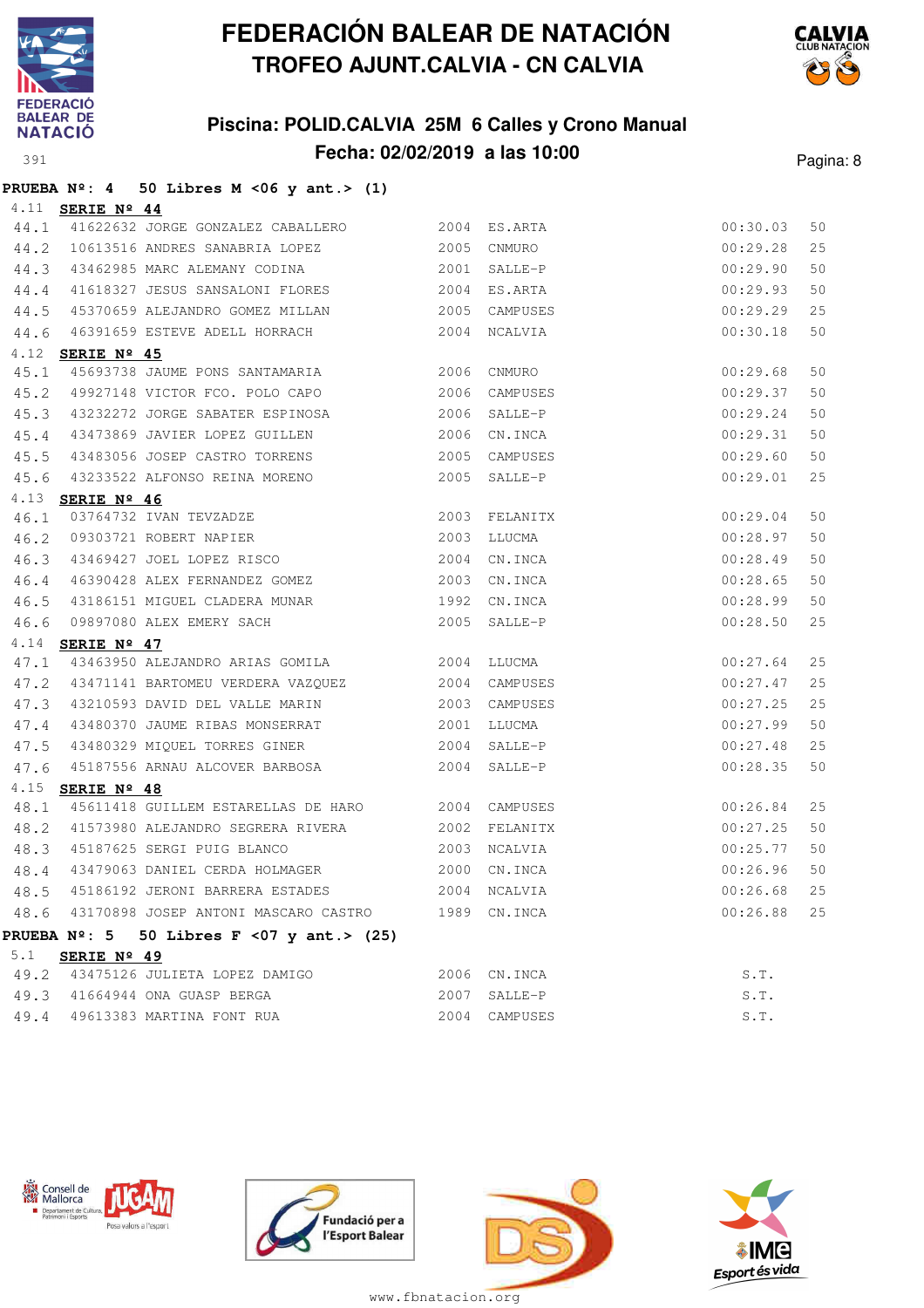

**PRUEBA Nº: 5 50 Libres F <07 y ant.> (25)**

# **FEDERACIÓN BALEAR DE NATACIÓN TROFEO AJUNT.CALVIA - CN CALVIA**

## **Piscina: POLID.CALVIA 25M 6 Calles y Crono Manual Fecha: 02/02/2019 a las 10:00** Pagina: 9



| 5.2  | SERIE Nº 50          |                                                                                   |      |               |          |    |
|------|----------------------|-----------------------------------------------------------------------------------|------|---------------|----------|----|
| 50.2 |                      | 43479816 LUCIA MARTIN GINARD                                                      |      | 2007 CVOLTOR  | 00:48.72 | 25 |
| 50.3 |                      | 78221961 MARTA MOTA HOMAR                                                         |      | 2006 MASTBAL  | 00:44.78 | 25 |
|      |                      |                                                                                   |      | 2006 ES.ARTA  | 00:47.98 | 25 |
|      |                      |                                                                                   |      | 2006 CN.INCA  | S.T.     |    |
| 5.3  | SERIE Nº 51          |                                                                                   |      |               |          |    |
| 51.1 |                      | 45611761 AINA GARAU VILLALBA 2006 LLUCMA                                          |      |               | 00:41.99 | 50 |
| 51.2 |                      | 45187771 LAURA RAMOS MAYOL<br>41662195 MARTA ROCA RODADO<br>45619449 ARIANI ----- | 2007 | CAMPUSES      | 00:40.11 | 25 |
| 51.3 |                      |                                                                                   | 2007 | CVOLTOR       | 00:39.68 | 50 |
| 51.4 |                      | 45610448 ARIADNA ANAYA BAUZA                                                      | 2006 | SALLE-P       | 00:39.34 | 25 |
| 51.5 |                      | 41623005 MARINA MESTRE VILLAN                                                     | 2007 | ES.ARTA       | 00:41.00 | 50 |
| 51.6 |                      | 41711682 GEMMA VALERA CASTELLANO 2007                                             |      | CNPALMA       | 00:44.40 | 25 |
| 5.4  | SERIE $N^{\circ}$ 52 |                                                                                   |      |               |          |    |
| 52.1 |                      | 41664006 MARIA BELEN GARCÍA VIVES 2007                                            |      | SALLE-P       | 00:38.84 | 25 |
| 52.2 |                      | 46389592 AROA HIDALGO CASTILLO                                                    | 2005 | LLUCMA        | 00:38.63 | 25 |
| 52.3 |                      | 45698571 MARINA DAVIU BALLESTER 2005                                              |      | LLUCMA        | 00:37.93 | 25 |
|      |                      | 2007<br>52.4 41622262 INES GUAL CASTELLO                                          |      | CNMURO        | 00:38.28 | 25 |
|      |                      | 52.5 42374837 CARLOTA MIRA BROWN 2007                                             |      | ES.ARTA       | 00:39.23 | 50 |
|      |                      | 52.6 41692085 ARIADNA REUS SANS 2007                                              |      | CN.INCA       | 00:39.18 | 25 |
| 5.5  | SERIE Nº 53          |                                                                                   |      |               |          |    |
| 53.1 |                      | 43464708 AINA SEGUI TOMAS 2004                                                    |      | LLUCMA        | 00:38.17 | 50 |
| 53.2 |                      | 43476920 LUCIA DEL VALLE MARIN 2007                                               |      | CAMPUSES      | 00:37.67 | 50 |
|      |                      | 53.3 46394333 LUCIA VILAFRANCA MOYA                                               | 2007 | NCALVIA       | 00:37.63 | 50 |
|      |                      | 53.4 45697326 AINA GONZALEZ CAPLLONCH 2007                                        |      | SALLE-P       | 00:37.66 | 50 |
|      |                      | 53.5 43466031 JULIA MARIANO VALDES                                                |      | 2006 SALLE-P  | 00:37.43 | 25 |
|      |                      | 53.6 46388440 AUBA RIBAS FERRIOL                                                  | 2007 | SALLE-P       | 00:37.85 | 25 |
| 5.6  | SERIE $N^{\circ}$ 54 |                                                                                   |      |               |          |    |
| 54.1 |                      | 41709410 MARTA JULIA MARTORELL 2007 FELANITX                                      |      |               | 00:36.84 | 25 |
|      |                      | 54.2 41664764 NEUS QUETGLAS CARBONELL                                             |      | 2006 NCALVIA  | 00:36.37 | 25 |
| 54.3 |                      | 45187558 LUCIA ZUBIRI OLIVERA                                                     | 2007 | SALLE-P       | 00:36.58 | 50 |
|      |                      | 54.4 45608970 SOFIA MARTIN EXTREMERA                                              |      | 2005 MASTBAL  | 00:36.71 | 50 |
| 54.5 |                      | 41616471 JOANA AINA CARRIO SANSALONI 2006 ES.ARTA                                 |      |               | 00:36.78 | 25 |
| 54.6 |                      | 49771064 COLOMA MORAGUES CARDELL 2006                                             |      | LLUCMA        | 00:36.96 | 25 |
| 5.7  | SERIE Nº 55          |                                                                                   |      |               |          |    |
| 55.1 |                      | 43474335 MARTA NADAL CANET                                                        |      | 2006 NCALVIA  | 00:36.12 | 25 |
|      |                      | 55.2 43465336 LAIA Mª DE LA CRUZ GUTIERREZ 2006 MASTBAL                           |      |               | 00:36.06 | 25 |
| 55.3 |                      | 43233207 MARINA BIBILONI COLL                                                     |      | 2002 AQUATICS | 00:35.67 | 25 |









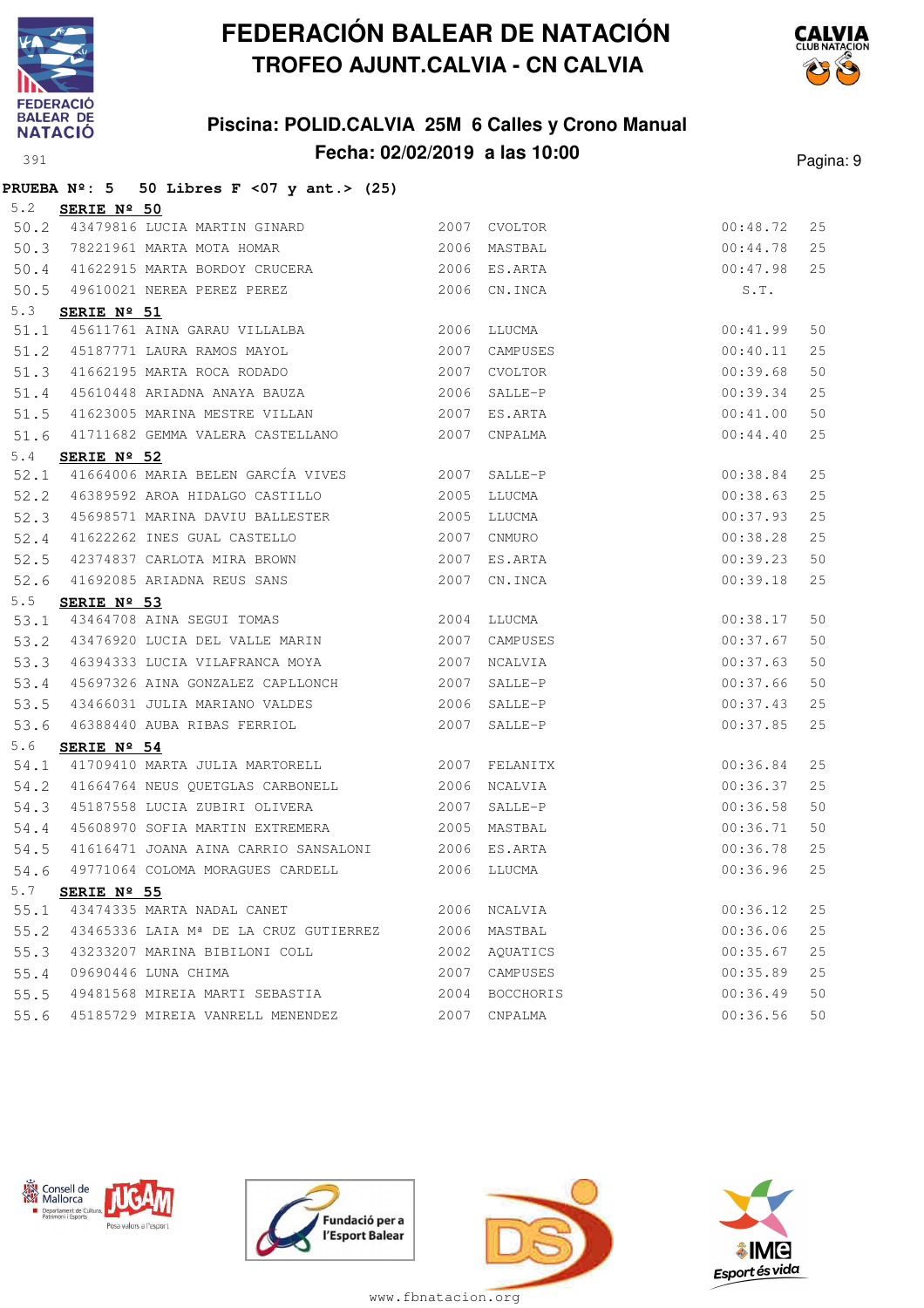

## **Piscina: POLID.CALVIA 25M 6 Calles y Crono Manual Fecha: 02/02/2019 a las 10:00** Pagina: 10



#### **PRUEBA Nº: 5 50 Libres F <07 y ant.> (25)** 5.8 **SERIE Nº 56**

| 56.1 |                         | 45697330 MARIA DE LLUCH GONZALEZ CAPLLONCH 2007 SALLE-P |      |              | 00:35.87 | 50 |
|------|-------------------------|---------------------------------------------------------|------|--------------|----------|----|
| 56.2 |                         | 43473466 CLAUDIA GELABERT RUBIO                         |      | 2007 CNPALMA | 00:35.65 | 50 |
| 56.3 |                         | 45696080 CLAUDIA AMENGUAL CAMPINS 2005 CN.INCA          |      |              | 00:35.13 | 25 |
| 56.4 |                         | 46393213 MARTA ROSSELLO GARCIA 2007 CNPALMA             |      |              | 00:35.15 | 25 |
| 56.5 |                         | 45614889 MARIA REINA MORENO 2007 SALLE-P                |      |              | 00:35.44 | 25 |
| 56.6 |                         | 45189383 MARIA TASCON DOLS 2006 NCALVIA                 |      |              | 00:35.64 | 25 |
| 5.9  | SERIE Nº 57             |                                                         |      |              |          |    |
| 57.1 |                         | 41618710 PAULA E. REHKUGLER TOLEDO 2007 FELANITX        |      |              | 00:34.86 | 25 |
|      |                         | 57.2 46391932 URSULA SALAS BASCUÑANA 2006               |      | SALLE-P      | 00:34.56 | 25 |
| 57.3 |                         | 43479700 AGNES MAYOL SERRA                              |      | 2007 SALLE-P | 00:34.46 | 25 |
| 57.4 |                         | 45695489 NURIA VIVES BONILLA 2003 BOCCHORIS             |      |              | 00:34.87 | 50 |
| 57.5 |                         | 2007 NCALVIA<br>51870931 LOLA WOOD                      |      |              | 00:34.99 | 50 |
|      |                         | 57.6 45695490 MARIA VIVES BONILLA 2006 BOCCHORIS        |      |              | 00:34.98 | 25 |
|      | 5.10 <b>SERIE Nº 58</b> |                                                         |      |              |          |    |
| 58.1 |                         | 41622239 MARINA DIAZ PERELLO 2007 FELANITX              |      |              | 00:34.38 | 25 |
| 58.2 |                         | 08827327 ANNA GENOVA RADEVA 2007 CNPALMA                |      |              | 00:34.46 | 50 |
| 58.3 |                         | 45192702 NEUS CANYELLES FERRAGUT 2005 CVOLTOR           |      |              | 00:33.96 | 25 |
| 58.4 |                         | 43477809 ADRIANA GATTI TASCON 2007 NCALVIA              |      |              | 00:34.45 | 50 |
| 58.5 |                         | 43470221 ADELA GARRIDO MORENO 2006 CNPALMA              |      |              | 00:34.17 | 25 |
| 58.6 |                         | 46389239 LEYRE LUMBRERAS ROJO<br>2006 SALLE-P           |      |              | 00:34.44 | 25 |
|      | 5.11 <b>SERIE Nº 59</b> |                                                         |      |              |          |    |
| 59.1 |                         | 45614949 JULIA MOREY REBASSA 2006                       |      | SALLE-P      | 00:33.81 | 25 |
|      |                         | 59.2 49923806 MARIONA MANRESA MALBERTI 2006 SALLE-P     |      |              | 00:33.74 | 25 |
| 59.3 |                         | 46388014 AINA THOMAS TABERNER                           |      | 2006 CNPALMA | 00:33.62 | 25 |
| 59.4 |                         | 45189605 MARINA PONS RAMON 2006                         |      | CNPALMA      | 00:33.71 | 25 |
| 59.5 |                         | 49481006 LUCIA MOYA JIMENEZ 2007                        |      | NCALVIA      | 00:34.21 | 50 |
| 59.6 |                         | 49773240 MERCE RIBAS BERGAS                             |      | 2005 CNMURO  | 00:34.26 | 50 |
|      | 5.12 <b>SERIE Nº 60</b> |                                                         |      |              |          |    |
| 60.1 |                         | 43474950 NOA MARTINEZ COUSELO 2006 CVOLTOR              |      |              | 00:33.56 | 25 |
| 60.2 |                         | 41659496 PAULA CALDENTEY FERRER 2005 ES.ARTA            |      |              | 00:33.31 | 25 |
| 60.3 |                         | 43480417 MARIA BURGUERA MOREY 2003 ILLES                |      |              | 00:33.64 | 50 |
| 60.4 |                         | 45692762 ANGELA BUSQUETS NAVARRO 2006 CNPALMA           |      |              | 00:33.29 | 25 |
| 60.5 |                         | 49481148 EMMA FRAGA MORRONDO 2007 SALLE-P               |      |              | 00:33.81 | 50 |
| 60.6 |                         | 43482680 CRISTINA CIFRE GARCIA 2006 BOCCHORIS           |      |              | 00:33.60 | 25 |
| 5.13 | SERIE Nº 61             |                                                         |      |              |          |    |
| 61.1 |                         | 45370176 PAULA FRAU BOSCH                               |      | 2005 NCALVIA | 00:33.49 | 50 |
| 61.2 |                         | 43477108 NATALIA MARTINEZ CACERES                       |      | 2004 CVOLTOR | 00:32.70 | 25 |
| 61.3 |                         | 43479539 PATRICIA TORVISO OUIROZ                        |      | 2007 CN.INCA | 00:33.04 | 50 |
| 61.4 |                         | 43233035 LAURA SIMO PEREZ                               | 2005 | SALLE-P      | 00:32.68 | 25 |
| 61.5 |                         | 43213212 AZUL DAINO VEGA                                | 2004 | FELANITX     | 00:33.44 | 50 |
| 61.6 |                         | 49925383 MARTA SANDIN POLO                              | 2007 | SALLE-P      | 00:33.15 | 25 |







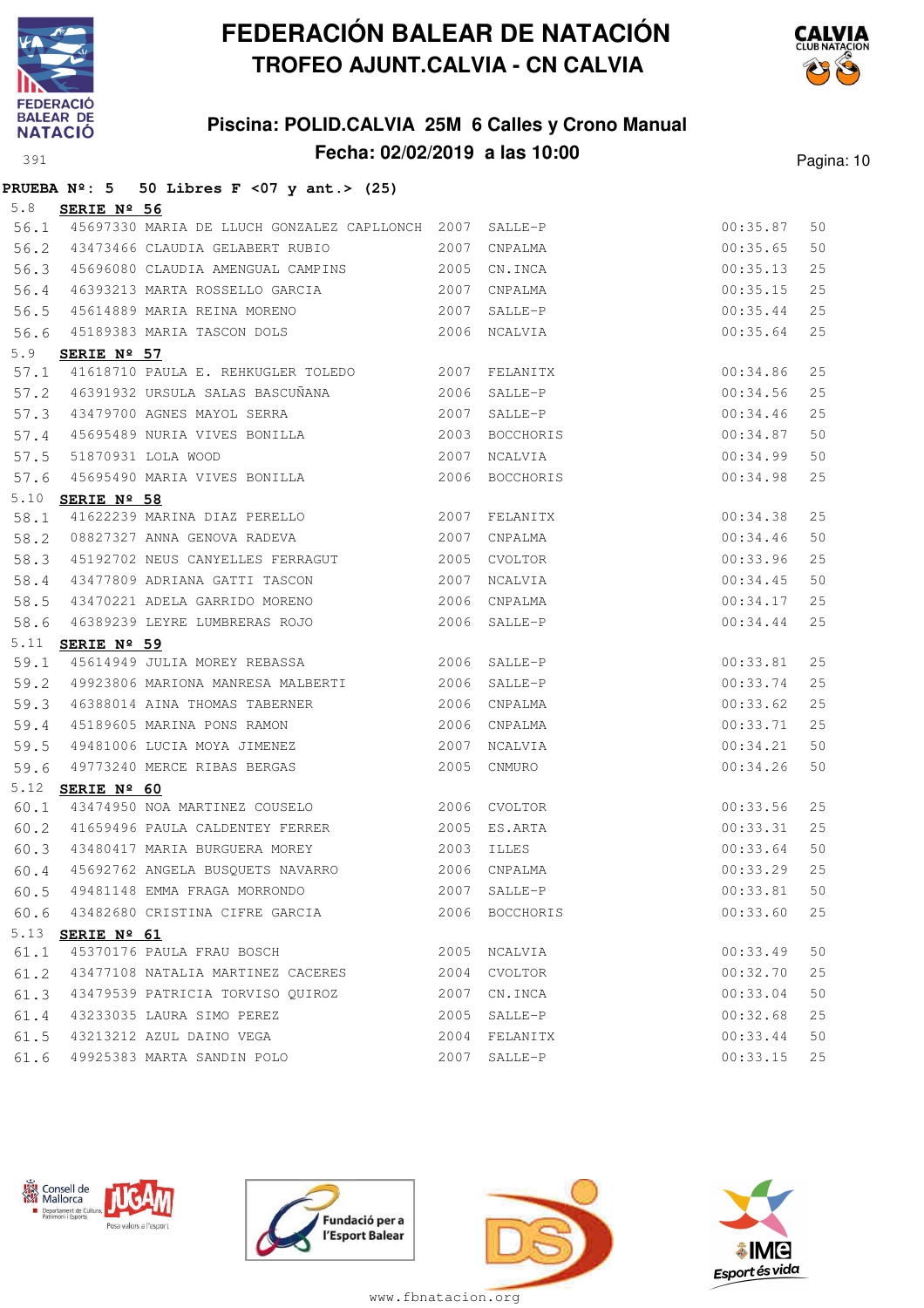

## **Piscina: POLID.CALVIA 25M 6 Calles y Crono Manual Fecha: 02/02/2019 a las 10:00** Pagina: 11



|      |                         | PRUEBA $N^{\circ}$ : 5 50 Libres F <07 y ant.> (25) |      |              |          |    |
|------|-------------------------|-----------------------------------------------------|------|--------------|----------|----|
|      | 5.14 <b>SERIE Nº 62</b> |                                                     |      |              |          |    |
|      |                         | 62.1 41659557 MARGALIDA CERDA MANRESA 2007 FELANITX |      |              | 00:32.28 | 25 |
|      |                         | 2007<br>62.2 41662594 ESTHER PENALVA CAÑELLAS       |      | SALLE-P      | 00:32.41 | 50 |
| 62.3 |                         | 46393032 CAROLINA HEREDIA BLANCO 2005               |      | SALLE-P      | 00:31.59 | 25 |
| 62.4 |                         | 41622760 ANGELS MARTI GINARD 2006 ES.ARTA           |      |              | 00:32.40 | 50 |
| 62.5 |                         | 43474334 PAULA NADAL CANET                          |      | 2004 NCALVIA | 00:32.54 | 50 |
| 62.6 |                         | 46389177 AINA CACERES TORRES 2005 CN.INCA           |      |              | 00:32.90 | 50 |
| 5.15 | SERIE Nº 63             |                                                     |      |              |          |    |
| 63.1 |                         | 43467319 MAR VELASCO ROCHON 2007                    |      | CAMPUSES     | 00:31.79 | 50 |
|      |                         | 63.2 43475079 SARAH HOLGADO BARAHONA 2007           |      | CNPALMA      | 00:31.19 | 25 |
| 63.3 |                         | 41620244 JOANA MARIA SASTRE ADROVER 2005 FELANITX   |      |              | 00:30.92 | 25 |
| 63.4 |                         | 49773239 MARGALIDA RIBAS BERGAS 2004                |      | CNMURO       | 00:30.92 | 25 |
| 63.5 |                         | 41587075 ATALIA PRAT PEREZ<br>2002                  |      | ES.ARTA      | 00:31.22 | 25 |
|      |                         | 63.6 46388666 MARTA RODRIGUEZ MIÑAN 4005 NCALVIA    |      |              | 00:31.51 | 25 |
|      | 5.16 <b>SERIE Nº 64</b> |                                                     |      |              |          |    |
| 64.1 |                         | 49868937 CARLA LLABRES PEDRET 2006 SALLE-P          |      |              | 00:30.70 | 25 |
|      |                         | 64.2 43235046 PAULA GAYA BISQUERRA 2005 CN.INCA     |      |              | 00:30.43 | 25 |
| 64.3 |                         | 45691103 PAULA COLOMAR CARRASCO 2004                |      | CAMPUSES     | 00:30.33 | 25 |
| 64.4 |                         | 04346837 JOSHA VERMEER<br>2006                      |      | NCALVIA      | 00:30.40 | 25 |
| 64.5 |                         | 01579553 ESTELLA TONRATH                            | 2007 | CAMPUSES     | 00:30.90 | 50 |
| 64.6 |                         | 49866462 LUCIA GONZALEZ VILLANUEVA 2004 NCALVIA     |      |              | 00:30.89 | 25 |
|      | 5.17 SERIE Nº 65        |                                                     |      |              |          |    |
| 65.1 |                         |                                                     |      |              | 00:30.18 | 25 |
|      |                         | 65.2 41586534 LAURA PONS SANTAMARIA 2001 CNMURO     |      |              | 00:30.10 | 25 |
| 65.3 |                         | 09137071 EMMA LYDIA NAPIER                          |      | 2004 LLUCMA  | 00:30.34 | 50 |
| 65.4 |                         | 43573918 NADIA CORRADINI KOPECKA 2005               |      | NCALVIA      | 00:30.05 | 25 |
| 65.5 |                         | 43227870 AINA TORO GARCIA 67 2002                   |      | NCALVIA      | 00:30.55 | 50 |
| 65.6 |                         | 41619054 BARBARA MORAGUES CRESPI 2002 CNMURO        |      |              | 00:30.23 | 25 |
|      | 5.18 SERIE Nº 66        |                                                     |      |              |          |    |
| 66.1 |                         | 43474350 MARINA JOVER GALLEGO 2000 NCALVIA          |      |              | 00:29.88 | 25 |
| 66.2 |                         | 43476271 ARIADNA MORA FERRANDIS 2006                |      | SALLE-P      | 00:29.75 | 25 |
|      |                         | 66.3 43470581 NEUS REY GARCIA 66.3 2002 NCALVIA     |      |              | 00:29.21 | 25 |
| 66.4 |                         | 12344371 MARIOLA SVOLJSAK BENITO                    |      | 2003 NCALVIA | 00:30.10 | 50 |
| 66.5 |                         | 43467318 GABRIELA VELASCO ROCHON                    | 2005 | CAMPUSES     | 00:29.84 | 25 |
| 66.6 |                         | 43229623 SARA GIRALDO PEDROTE                       | 2005 | CAMPUSES     | 00:29.91 | 25 |
|      | 5.19 SERIE Nº 67        |                                                     |      |              |          |    |
| 67.1 |                         | 43474348 PAULA JOVER GALLEGO                        |      | 2003 NCALVIA | 00:29.54 | 50 |
| 67.2 |                         | 46393703 MARIA BONET CORTES                         | 2001 | NCALVIA      | 00:29.07 | 25 |
| 67.3 |                         | 43475420 LILIA ARROM LLIZO                          | 2004 | CN.INCA      | 00:28.64 | 25 |
| 67.4 |                         | 43213487 MAR GIMENEZ CERDO                          | 2003 | CAMPUSES     | 00:29.21 | 50 |
| 67.5 |                         | 43223467 EMMA SANTOS KOFOD                          | 2002 | NCALVIA      | 00:29.52 | 50 |
| 67.6 |                         | 43232487 LUA RIEDMULLER ALONSO                      |      | 2005 NCALVIA | 00:29.19 | 25 |